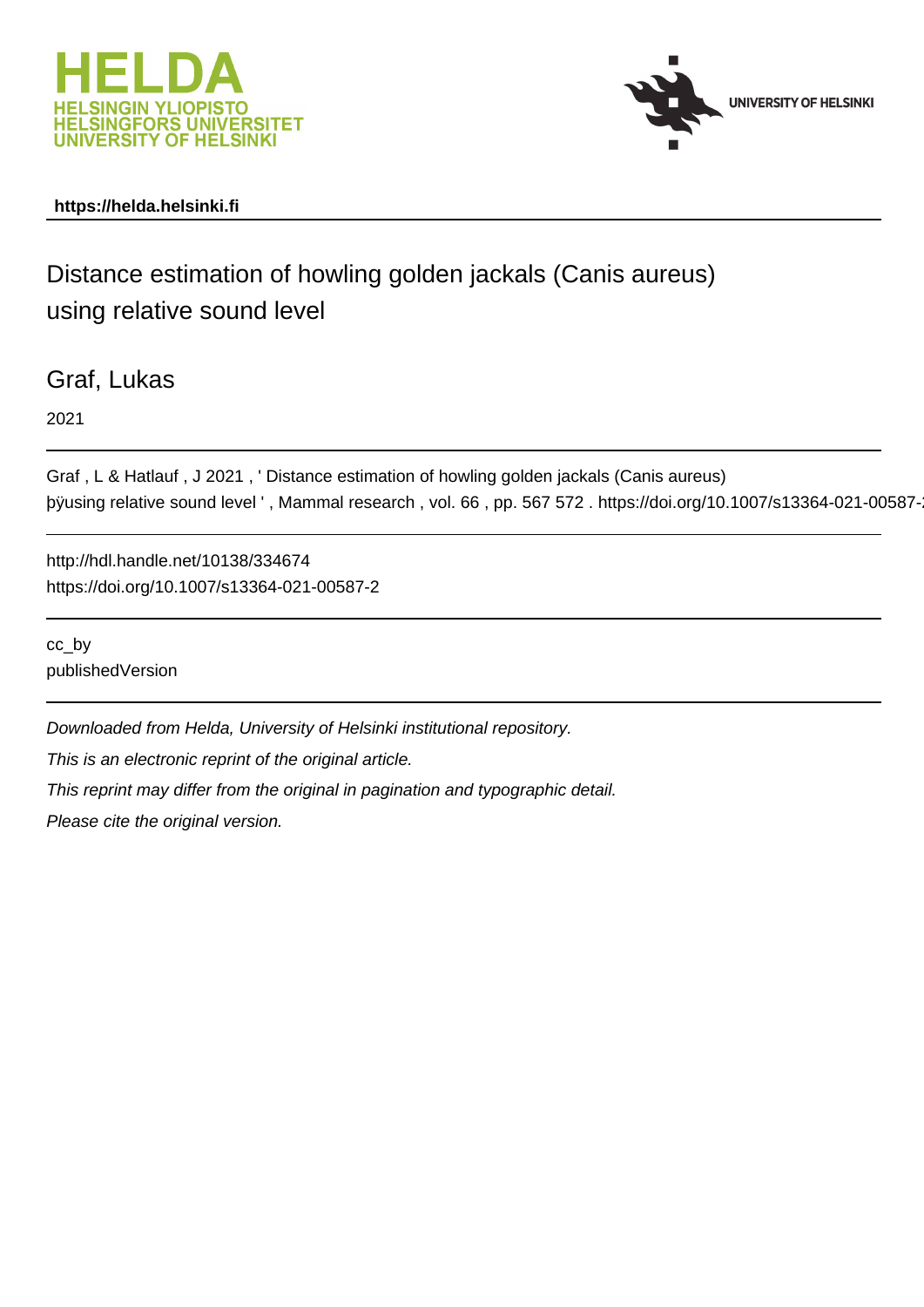**ORIGINAL PAPER**



## **Distance estimation of howling golden jackals (***Canis aureus***) using relative sound level**

**Lukas Graf1 · Jennifer Hatlauf[1](http://orcid.org/0000-0003-4665-6470)**

Received: 23 March 2021 / Accepted: 20 July 2021 / Published online: 21 August 2021 © The Author(s) 2021

#### **Abstract**

Golden jackals (*Canis aureus*) display a complex repertoire of calls, utilized in diferent communication types (e.g., marking territories, attraction of mating partners). Resident golden jackal groups can successfully be detected by active bioacoustic stimulation, as well as with passive recording devices. For monitoring, basic knowledge of the calls of the focal species and potential restrictions and strengths of the monitoring devices should be considered. We therefore tested possible applications of a low-budget autonomous recording unit for bioacoustic golden jackal monitoring and examined the following research questions: How far can group calls be detected? Can the distance to the recording device be estimated? To answer these questions, we placed 11 AudioMoth recording devices in a linear transect to record live imitated and replayed howls. For the estimation of the number of responding animals, the number of howling individuals was determined based on the maximum number of simultaneously visible fundamental frequencies in a spectrogram. To predict the distance of the playback howls to the recording devices, the relative sound level (RSL) of each call was measured and ftted in linear models. Reliable distance estimations using RSL were possible up to 400 m. Estimated number of responding animals showed a negative relationship with distance. Our results present a baseline for future studies and show that AudioMoths can be a helpful asset in distance estimation of golden jackal packs—both in passive but also active monitoring.

**Keywords** Canidae · Distance estimation · AudioMoth · Relative sound level · Bioacoustic monitoring · Autonomous recording units

## **Introduction**

The golden jackal (*Canis aureus*) is a canid species spreading into central and northern Europe from southern and eastern countries such as Bulgaria, Romania, Serbia, and Hungary and is abundant in countries in the Middle East and Asia (Krofel et al. 2017; Spassov and Acosta-Pankov 2019). One method for monitoring this species' presence is bioacoustic monitoring (Giannatos et al. 2005), which can help to gain information of animal abundance (Marques et al. 2013) and has already been used to study species

Communicated by Dries Kuijper.

 $\boxtimes$  Jennifer Hatlauf jennifer.hatlauf@boku.ac.at across different taxa (Dawson and Efford 2009; Suter et al. 2017). Golden jackals perform an array of diferent vocalization types, for example long distance calls for territorial defense, social cohesion, or to fnd a mating partner (Jhala and Moehlman 2004; Comazzi et al. 2016). Their highly complex and long (29.9 s $\pm$ 3.7 s) vocalization repertoires (Comazzi et al. 2016) could theoretically vary between individual packs and meta-populations (Hennelly et al. 2017). During acoustic monitoring, which is usually done from dusk until dawn, researchers mostly estimate the distance to, and the composition of the group based on the heard acoustic signal emitted by the jackals (Giannatos et al. 2005; Szabó et al. 2009; Hatlauf and Hackländer 2016). Passive bioacoustic monitoring, i.e., placing audio recording units in the feld to capture vocalizations of the focal species, is used for researching canid species in general (Suter et al. 2017) and also for golden jackals specifcally (Comazzi et al. 2016). For confrmation of presence, a fxed recorder might be especially useful when conditions are sub-optimal for researchers to reach the study area frequently (Marques

<sup>&</sup>lt;sup>1</sup> Department of Integrative Biology and Biodiversity Research (DIB), Institute of Wildlife Biology and Game Management (IWJ), University of Natural Resources and Life Sciences (BOKU), Vienna, Austria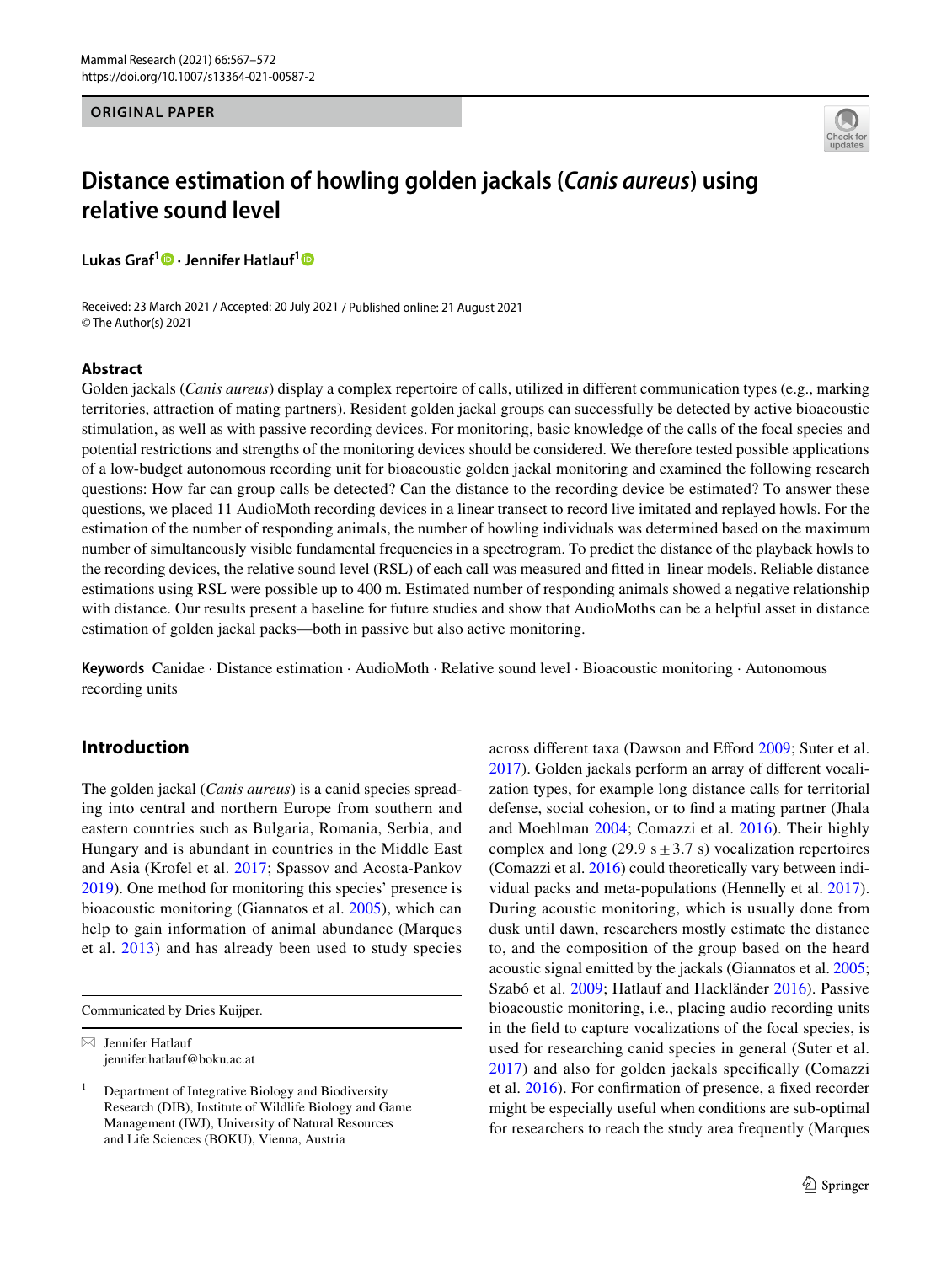et al. 2013). Precise measurements are necessary to estimate population trends and pack size (Comazzi et al. 2016). Imprecise distance estimation potentially leads to under- or overestimation of density indices due to human bias (Yip et al. 2019).

Scott et al. (1981) as well as Nadeau and Conway (2012) noticed that humans are prone to errors in distance estimations of acoustic signals. The given distance estimations were up to 30 times the true distance. This error in distance estimation is likely to increase with the distance to the sound source. Sebastián-González et al. (2018) and Yip et al. (2019) found that the relative sound level (RSL) presents a more reliable distance estimation, thus removing human subjectivity from distance estimations. The RSL is the relative measured emitted energy of a signal in an audio recording that is measured with specifc audio software (Yip et al. 2019). As the RSL—which is typically measured in decibels (dB)—has a predictable relationship with distance it can be an estimator for distance.

Recent studies that focus on distance estimation with autonomous recording units (ARUs) mostly used Song Meter devices by Wildlife Acoustics (Suter et al. 2017; Sebastián-González et al. 2018; Yip et al. 2019). In this study, we applied a low-budget alternative, the AudioMoth devices by Open Acoustic Devices. Hill et al. (2018) showed that AudioMoth devices can successfully detect gunshots on distances of over 1 km. This prompted us to investigate AudioMoths for opportunities or weaknesses specifcally within golden jackal monitoring.

For our general aim to evaluate the application of Audio-Moth devices in distance estimation for golden jackal monitoring with RSL, the broadcasted playback needs to be at a similar sound pressure level (SPL) as a live golden jackal howl. Therefore, we frstly evaluated the SPL of golden jackal howls and secondly analyzed the maximum possible distance for the detection of golden jackal howls using AudioMoth devices. We hypothesized that golden jackal howls (contrary to gunshots) cannot reliably be detected by AudioMoths over a distance of more than 1 km and that distance and number estimation becomes less precise with increasing distance. Finally, with the predicted distances of the RSL, we suggest adapted minimum grid sizes of Audio-Moth devices, to not only be able to confrm jackal presence but also reliably predict distances.

## **Methods**

#### **Study design**

We used 11 AudioMoth devices (five devices of version 1.0.0 and six devices of version 1.1.0) in this study. We calibrated microphones using a 1 kHz sinus wave at a known

SPL. To analyze the SPL of golden jackal howls we mounted multiple AudioMoths in an enclosure in combination with a camera trap to evaluate the distance from the howling animal to the deployed AudioMoth. The SPL of a single howl on 1 m distance from the source was calculated, using the formula  $L_2 = L_1 - |20 \times \log(\frac{r_1}{r_2})|$  $\frac{r_1}{r_2}$ )|dB with the sound source of known SPL as reference. On the basis of this, we proceeded to calculate the SPL of a group howl using the formula  $L_{\varepsilon} = 10 * \log_{10} \left( 10^{\frac{L1}{10}} + 10^{\frac{L_2}{10}} + \dots + 10^{\frac{L_n}{10}} \right) \text{dB, assuming that}$ the animals howl close to each other and at the same SPL, with  $L$ = previously calculated SPL and  $r$  = distance. We calculated the SPL of a group howl with four individuals, as four fundamental frequencies were shown at the same time in the spectrogram the standard howling (used previously in monitoring). We used a sound level meter (Peak Meter PM6708) to calibrate the megaphone in the field trials, according to the calculated SPL.

The study area was located in a lowland rural area in eastern Austria without nearby forests and 121 m above sea level (see study design in Fig. 1 of the Online Resource). We mounted the devices in a linear transect with approximately 100 m distance between devices and chose additional 20 positions along the transect to be calling stations (CS). The position of each device and each CS was determined using a global positioning device (GPS) device. We covered the devices in plastic bags and fxed them at a height of approximately 1.3 m to thin metal poles. The lowest distance from an AudioMoth to CS was 8.81 m; the maximal distance was 1540 m. We programmed the AudioMoths to record at a "high gain" and a "sample rate" of 8 kHz. A recorded howl of four individuals was played back using a megaphone, set to the previously calculated SPL. The researcher holding the megaphone was kneeling and holding the megaphone approximately 50 cm above ground to simulate the height of a golden jackal. We played the group howl once at each CS with a megaphone (Pyle PMP57LIA, 50 W), followed by a single howl, imitated by a human (the corresponding author).

#### **Wave data analysis**

#### **Distance estimation with RSL**

We analyzed the data in Raven Pro v. 1.5 (Center for Conservation Bioacoustics 2014), using a 512-point Hamming window spectrogram for visualization. We examined RSL using the "max power" function. For better visualization (and thus, detectability), the recordings were amplifed by 12 dB, using the "batch amplifer" function. We marked the smallest area possible around the signal as a selection, following the method described by Yip et al. (2019). Selections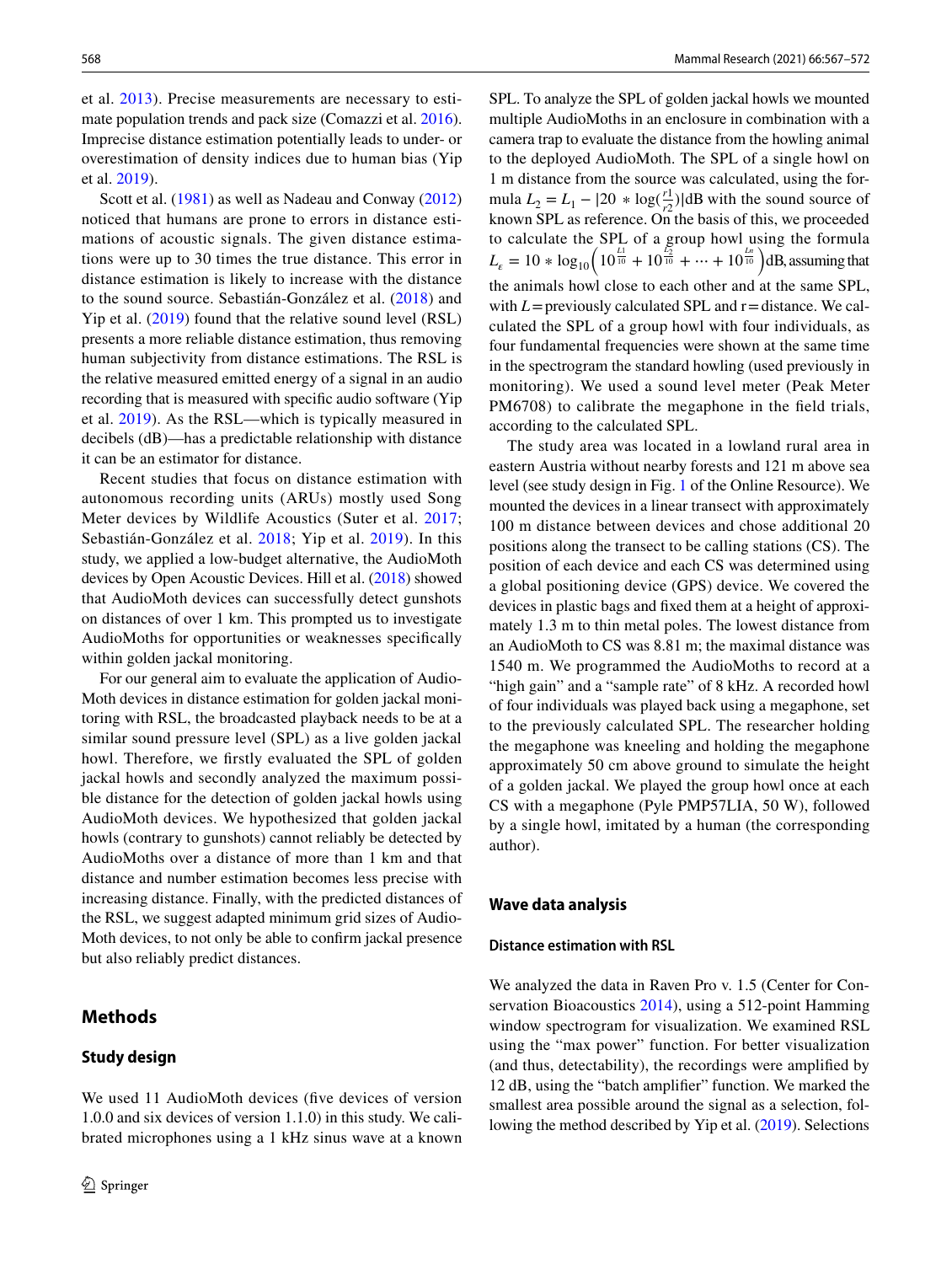generated in the amplifed sound fles were then copied back to the original sound fles, keeping the original RSL.

#### **Estimating the number of responding animals**

We estimated number of responding animals by counting the simultaneously visible fundamental frequencies in the spectrogram of each detected group howl.

#### **Statistical analysis**

We transferred the selections into the statistic software R 4.0.4 (R Core Team 2021) using the package "Rraven" (Araya-Salas 2017). We then calculated the distance between each CS and the ARU's using the package "sp*"* (Pebesma and Bivand 2005). Likewise, the bearing of a vocalization relative to the microphone of the ARU was calculated using the package "geosphere" (Hijmans 2019) and classifed in variables "front" and "back" depending on the relative direction of the emitted howl relative to the microphone. We tested the known distance of the vocalizations in the resulting dataset (i.e., the selections generated in Raven Pro 1.5.) (Graf and Hatlauf 2021) for normal distribution using a Shapiro–Wilk normality test. No normal distribution was found, thus we tested for diferences between the measured SPL and the two call types ("group howl" and "researcher", directions ("back" and "front") and device versions ("1.0.0" and "1.1.0") utilizing a Mann–Whitney *U*-test. We ftted linear models, using the known distance as the response variable.

#### **Analysis of RSL**

We ranked multiple models using an Akaike Information Criterion corrected for small sampling sizes  $(AIC<sub>c</sub>)$ , only selecting the most parsimonious model for further analysis. To estimate the optimal recording distances and enabling reliable distance predictions, we repeatedly removed the top 5% of the howls with the longest known distance until the Nagelkerke– $R^2$  was higher than  $R^2 = 0.8$ , using  $R^2$  as an estimator for model prediction quality, resulting in fve subsets of data to our models. We ran a *k*-fold means cross validation  $(k=10)$  on each model of each data subset with the lowest  $AIC_c$ -score, using the mean absolute error (MAE) as a further estimate of model prediction quality. We calculated the distance estimation error as the value of the predicted distance subtracted by the known distance.

#### **Analysis of number of responding animals**

To test whether the number of responding animals can reliably be estimated in spectrograms over distance, we ftted two linear models (one for the full dataset and one for dataset showing the best considered model after  $AIC_c$ -ranking), with the estimated number of responding animals as the response variable and the known distance as the predictor variable.

### **Results**

The calculated SPL of a single golden jackal howl was 101.8 dB. Using the formula for multiple, coherent emitting sound sources, the determined SPL of four simultaneously howling golden jackals resulted in 107.0 dB. Therefore, the megaphone was calibrated to play the recorded group howl at the closest possible SPL. The measured RSL in Raven Pro showed similar maximal values for the recorded group howl (112.5 dB) and group howl emitted by the megaphone during the feld test (113.7 dB).

Ten of 11 AudioMoth devices recorded wave fles as expected, one device had a corrupted file, thus leaving  $n = 400$  vocalizations to be detected in the spectrograms. 57.5% of those vocalizations  $(n_{total}=230; n_{researcher}=120;$  $n_{\text{group}} = 110$ ) were detected in the spectrograms. The longest distance to successfully identify vocalizations by means of visually scanning the spectrogram was 814.57 m for both call types.

No signifcant diferences between "call types" emitted by the megaphone or the howling researcher and "distance" (*W* =6330.5; *p*=0.593) (see Fig. 2 in Online Resource 1), nor between the diferent "device versions" and "distance"  $(W=6226; p=0.5315)$  were found. Therefore, both "call types" and "device versions" were therefore included in further analyses and not analyzed separately or excluded. Signifcant diferences between the "directions" and "distance"  $(W = 3239; p < 0.001)$  were found, thus all calls with variable "back"  $(n=55)$  (where the microphone was aligned opposite from the calling direction) were left out from further analysis, leaving  $n_{\text{howls}} = 175$  for further analysis.

For each considered dataset, the  $AIC<sub>c</sub>$ -score was lowest when the RSL was modeled as a second order polynomial term (all for the  $AIC_c$  model selection considered models can be found in Table 1). For the full dataset model, the *k*-fold means cross validation showed a MAE=82.57 m  $(\pm 14.37 \text{ m})$ . Reducing the maximum distance of the dataset by 5% per step showed, after removing 20% of the data, the maximal distance was  $400.86$  m,  $R^2$  was above  $80\%$  $(R^2 = 0.803)$  and the MAE reduced to 39.02 m ( $\pm$  7.41 m). The distance estimation error increased with growing distance to the ARU (Fig. 1) and had a maximum of−576.32 m for the full dataset model and−146.63 m at the 80% dataset model.

The estimated number of responding animals showed a signifcant negative relationship with distance for the full dataset (−0.004; *p*<0.001) as well as for the best considered model after AIC<sub>c</sub> model selection  $(-0.012; p < 0.001)$ .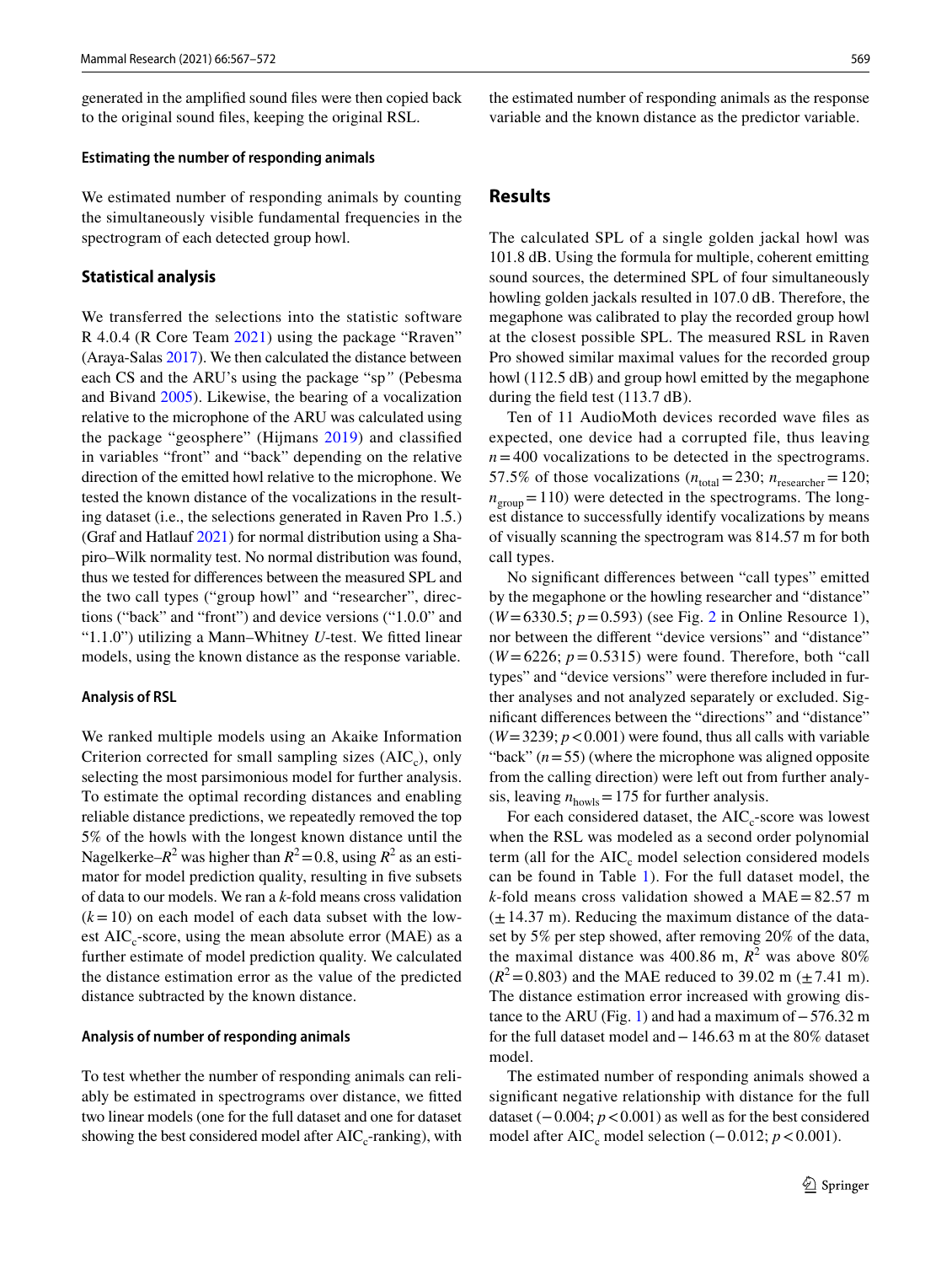**Table 1** Considered models in  $AIC_c$  model selection. The bold models with the lowest  $AIC<sub>c</sub>$ -score for each respective dataset were considered for the *k*-fold means cross validation. Models were sorted after their AIC<sub>c</sub>-score and their  $R^2$ ; thus, the model with lowest  $AIC_c$  is at the top. As another measure of model prediction quality, the mean absolute error (MAE) is listed

**Fig. 1** Direct relationships between distance estimation error and distance in both datasets; the *x*-axis shows the distance and the *y*-axis the estimation error calculated as the value of the predicted distances subtracted by the known distance. The RSL predicted distance error increases with increasing known distance to the ARU. Left is the plot of the full model  $(n=175)$ ; the right plot is the reduced "80% model"  $(n=140)$ . Points represent plotted raw data. Gray bands indicate confidence bands

| Dataset           | Response              | Covariates  | $AIC_{c}$ | $\triangle AIC_{c}$ | $R^2$ | MAE                                   |
|-------------------|-----------------------|-------------|-----------|---------------------|-------|---------------------------------------|
| 80% model         | <b>Known distance</b> | $dB + dB^2$ | 1507.9    | 0.00                | 0.803 | 39.02 m $(\pm 7.41 \text{ m})$        |
|                   |                       | log(dB)     | 1532.3    | 24.44               | 0.723 |                                       |
|                   |                       | dB          | 1553.5    | 45.57               | 0.762 |                                       |
| 85% model         | Known distance        | $dB + dB^2$ | 1668.9    | 160.98              | 0.724 | 47.13 m $(\pm 11.86 \text{ m})$       |
|                   |                       | log(dB)     | 1682.8    | 174.92              | 0.692 |                                       |
|                   |                       | dB          | 1697.7    | 189.79              | 0.660 |                                       |
| 90% model         | Known distance        | $dB + dB^2$ | 1822.1    | 314.17              | 0.692 | $55.10 \text{ m} (+ 12.36 \text{ m})$ |
|                   |                       | log(dB)     | 1838.1    | 330.23              | 0.655 |                                       |
|                   |                       | dB          | 1853.31   | 345.23              | 0.620 |                                       |
| 95% model         | <b>Known distance</b> | $dB + dB^2$ | 1969.1    | 461.25              | 0.667 | 65.52 m $(\pm 12.55 \text{ m})$       |
|                   |                       | log(dB)     | 1989.2    | 481.31              | 0.616 |                                       |
|                   |                       | dB          | 2004.9    | 496.98              | 0.576 |                                       |
| <b>Full model</b> | <b>Known distance</b> | $dB + dB^2$ | 2197.6    | 689.71              | 0.566 | $82.574 \text{ m} (+14.37 \text{ m})$ |
|                   |                       | dB          | 2212.2    | 704.34              | 0.489 |                                       |
|                   |                       | log(dB)     | 2224.2    | 716.34              | 0.523 |                                       |



## **Discussion**

Wave fles recorded by AudioMoth devices in our study allowed for visual detection of golden jackal group howls in spectrograms at distances of over 800 m, confrming our frst hypothesis, that howls can't be detected at over 1 km distance. Our best model reliably predicts the distance to the recording AudioMoth up to 400 m. Estimated number of responding animals showed a strong negative relationship with the distance in both considered models, indicating that abundance of golden jackals (at higher world" analysis, where the group size of the golden jackal pack is not previously known. Estimation of *group size and group composition* can be done diferently using other passive monitoring applications, like DNA analyses through scats (Hatlauf et al. 2021). Nevertheless, we found that our models reliably estimate distances of howling golden jackal packs. Though occasionally the distance estimations given by our models showed a high MAE, they are likely still more accurate than those given by human researchers (Scott et al. 1981; Nadeau and Conway 2012).

distances) might therefore be underestimated in a "real-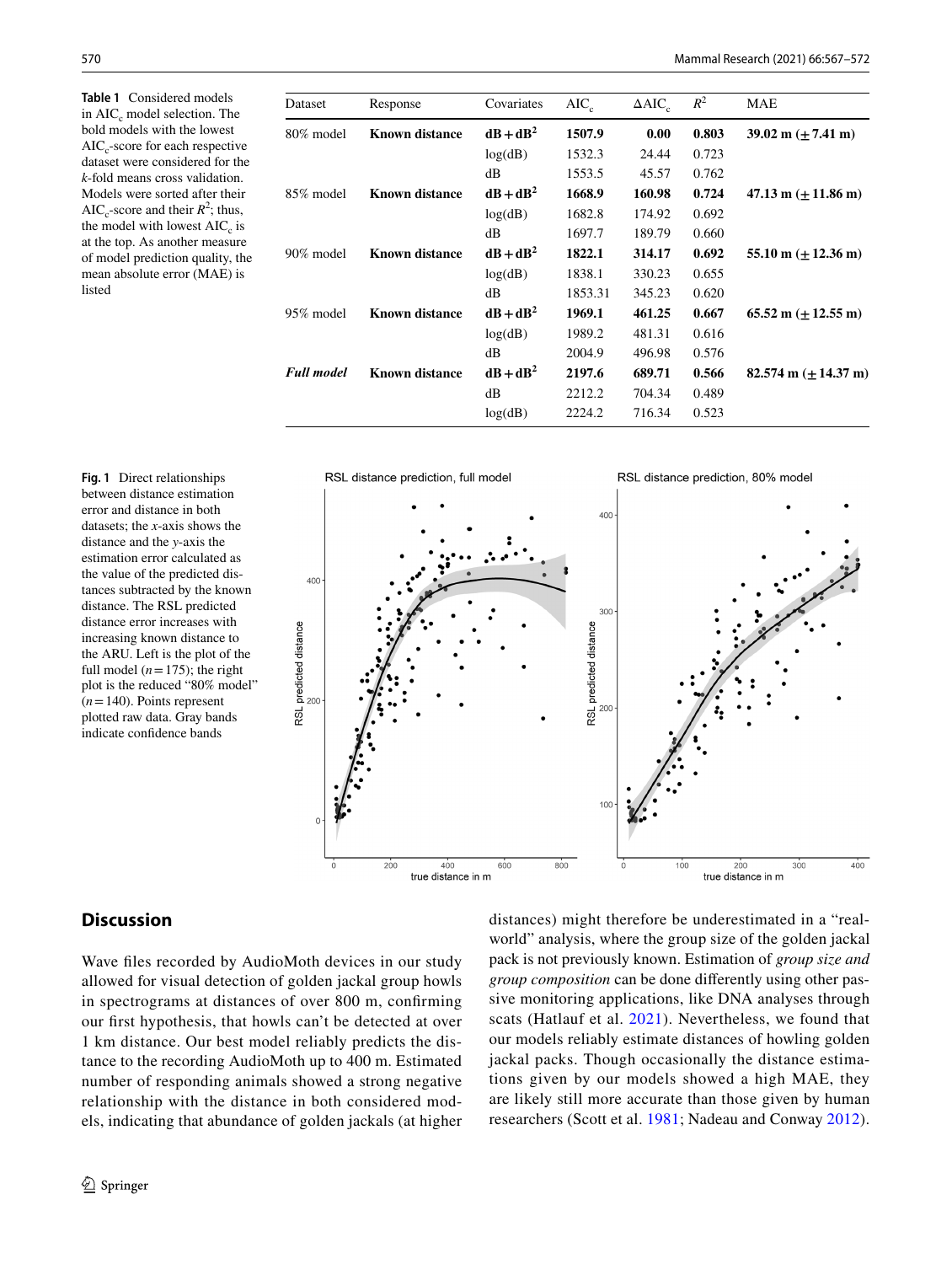Future research should emphasize more on this assumption and include direct comparisons between estimations of researchers in the feld and known distances and group compositions. However, from personal experience in feldwork, the distance estimation by researchers is prone to high diversity and often leads to discussions with insecurities and usually with lack of any real confrmations or proof. Learning from our study, it could be an option to implement the (easy portable) recording devices into active bioacoustic monitoring to remove human subjectivity in distance estimation (Yip et al. 2019).

To further improve RSL-based study designs for golden jackal research, it is suggested to study a greater number of howls with known distance to calculate the SPL of a single golden jackal howl and to capture possible plasticity of SPLs. However, Suter et al. (2017) showed the mean SPL of a howling wolf to be  $\sim$  107.8 dB. Our calculated SPL of a golden jackal howl being 101.8 dB is within good biological reason. Furthermore, we did not include possible covariates in this study, such as topographical relief, wind situation, vegetation and habitat type or time of day, what could possibly have infuenced the model quality (Halfwerk et al. 2011; Maciej et al. 2011; Morrill et al. 2013). Thus, we recommend the training of location specifc models, as distance prediction quality might be infuenced by surrounding habitats or the time of day. Furthermore, diferent weather conditions (e.g., strong winds; heavy rain) or insects near the ARU might further alter the RSL. To account for these potentially negative efects, quality thresholds, such as the signal to noise ratio (SNR), can be integrated.

Installing multiple AudioMoths in an area can be an efective tool for bioacoustic monitoring. They are able to capture howling responses that are inaudible for the researchers during active bioacoustic monitoring. Home range size of golden jackals is highly variable and dependent on diferent factors like prey availability or hiding options. In an area of 2–10 km2 (Giannatos et al. 2005; Rotem et al. 2011; Lanszki et al. 2019), a considerable amount of AudioMoth devices would be needed to successfully predict distances of golden jackals using RSL. AudioMoth devices are built with monodirectional microphones and given a 400 m optimal prediction distance between each device, two devices (if not four, to reduce potential dB loss on the sides of the devices) per recording station would be needed, to account for the signifcant underperformance from the "back" of the device. This is refected in our signifcant diferences between the variables "front" and "back" leading to exclusion of the latter. There are considerable pros and cons for the application of AudioMoths—further studies should test the infuence of the signal reaching the AudioMoths laterally to examine the optimal number of devices per recording station. However, installing multiple AudioMoths would again increase the costs and the time spent on analyzing the spectrograms—but

could improve overall data quality. Using other autonomous recording units (with a more sensitive microphone) might further increase the recording quality (Suter et al. 2017; Yip et al. 2019) but may also considerably increase the costs per recording station. The long and complex vocalizations of golden jackals (29.9 s $\pm$ 3.7 s) (Comazzi et al. 2016) on the other hand could impede implementation of recognizer software or codes. Successful implementation of these would further improve the overall accuracy of distance estimation and again reduce working hours (Yip et al. 2019). Installing the AudioMoths in a defned grid would furthermore allow the acoustic triangulation of howling packs, by using the known GPS-positions of the AudioMoths as reference points for triangulation (Kershenbaum et al. 2019; O'Gara et al. 2020).

Our study highlights the possible applications, strengths, and weaknesses of AudioMoths specifcally in bioacoustic golden jackal monitoring. We conclude that the AudioMoth recording devices are a helpful addition to improve data quality. Especially when research teams are small or they work in large study areas, deploying multiple AudioMoths might increase overall data quantity. Besides the help within passive acoustic monitoring, an AudioMoth device can even be a simple inclusion during active bioacoustic monitoring for a later confrmation of the estimated distance and removing estimation bias.

**Supplementary Information** The online version contains supplementary material available at<https://doi.org/10.1007/s13364-021-00587-2>.

**Acknowledgements** We are grateful for the help during feldwork by Matthias Amon. We thank Johannes and Carmen Lukasser, Emanuel Lichtenstein, and Hans Acs for their support in recording golden jackal howls. We are especially thankful for Robin Sandfort for providing background information and help with the frst analyses; we furthermore would like to thank Eva Schöll and Fabian Knufnke for valuable comments on methods and the manuscript and two anonymous reviewers for their constructive reviews.

**Author contribution** LG and JH both designed this study, conducted the feldwork, and wrote the manuscript.

**Funding** Open access funding was provided by the University of Natural Resources and Life Sciences Vienna (BOKU). JH was a recipient of the DOC Fellowship of the Austrian Academy of Sciences at the Institute of Wildlife Biology and Game management.

**Code and data availability** Code and data are available from the repository: 10.17605/OSF.IO/W2V9K.

#### **Declarations**

**Consent for publication** All authors consent to the publication of this manuscript.

**Conflict of interest** The authors declare no competing interests.